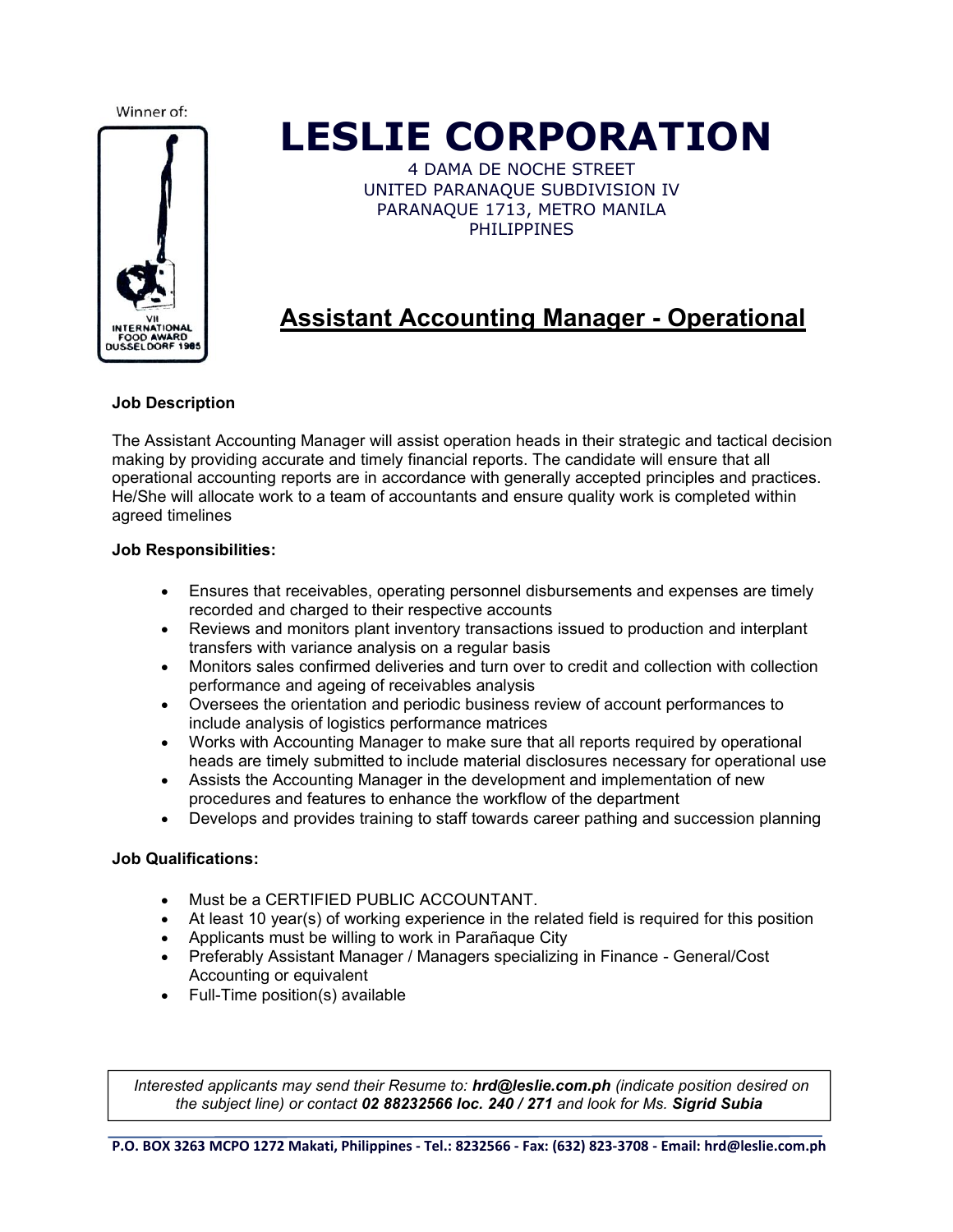

## **LESLIE CORPORATION**

4 DAMA DE NOCHE STREET UNITED PARANAQUE SUBDIVISION IV PARANAQUE 1713, METRO MANILA PHILIPPINES

### **Assistant Audit Manager**

#### **Job Description:**

The Assistant Audit Manager assists in the development of Internal Audit plans and programs, and lead in the execution of internal audit activities. The position presents a senior leadership role in the organization and an opportunity to contribute value-adding services to the success in the organizations through risk-based assurance and consulting activities.

#### **Job Responsibilities:**

1. **Manage the complete audit cycle**. You will perform audit planning, scheduling, coordinating, reviewing, and reporting of work of audit teams Nationwide.

2. **Enhance your risk assessment skills**. You will develop risk-based audit programs based on the annual audit plan and contribute to the organization by identifying risks associated with business objectives and evaluation of controls in place to mitigate risks in order to improve the effectiveness of risk management, control systems, and business processes.

3. **Be a part ofour continuous improvement**. You will provide value-added support to business units by challenging the existing policies, procedures, processes, products or service to ensure that appropriate levels of internal controls within the Division is maintained effectively and efficiently.

4. **Lead the team**. You will mentor audit staff members, ensure that work is conducted in accordance with IPPF and that professionalism and independence within the department are ensured both in appearance and in fact.

#### **Job Qualifications:**

- Must be a **CERTIFIED PUBLIC ACCOUNTANT**. (The following are not mandatory, but will make you a preferred candidate) Have a CIA designation, an MBA, or an understanding of IIA Standards and IPPF
- Are able to interact and work with all levels of organization in order to effectively execute audit assignments
- Have mastered the ability to handle multiple projects in an organized manner
- Have excellent communication skills in both oral and written language
- Have at least 10 years finance /audit experience, to include at least 5 years of supervisory working experience in the related field is required for this position.
- Enjoy travel and doing field works
- Full-time positions available for Paranaque Office.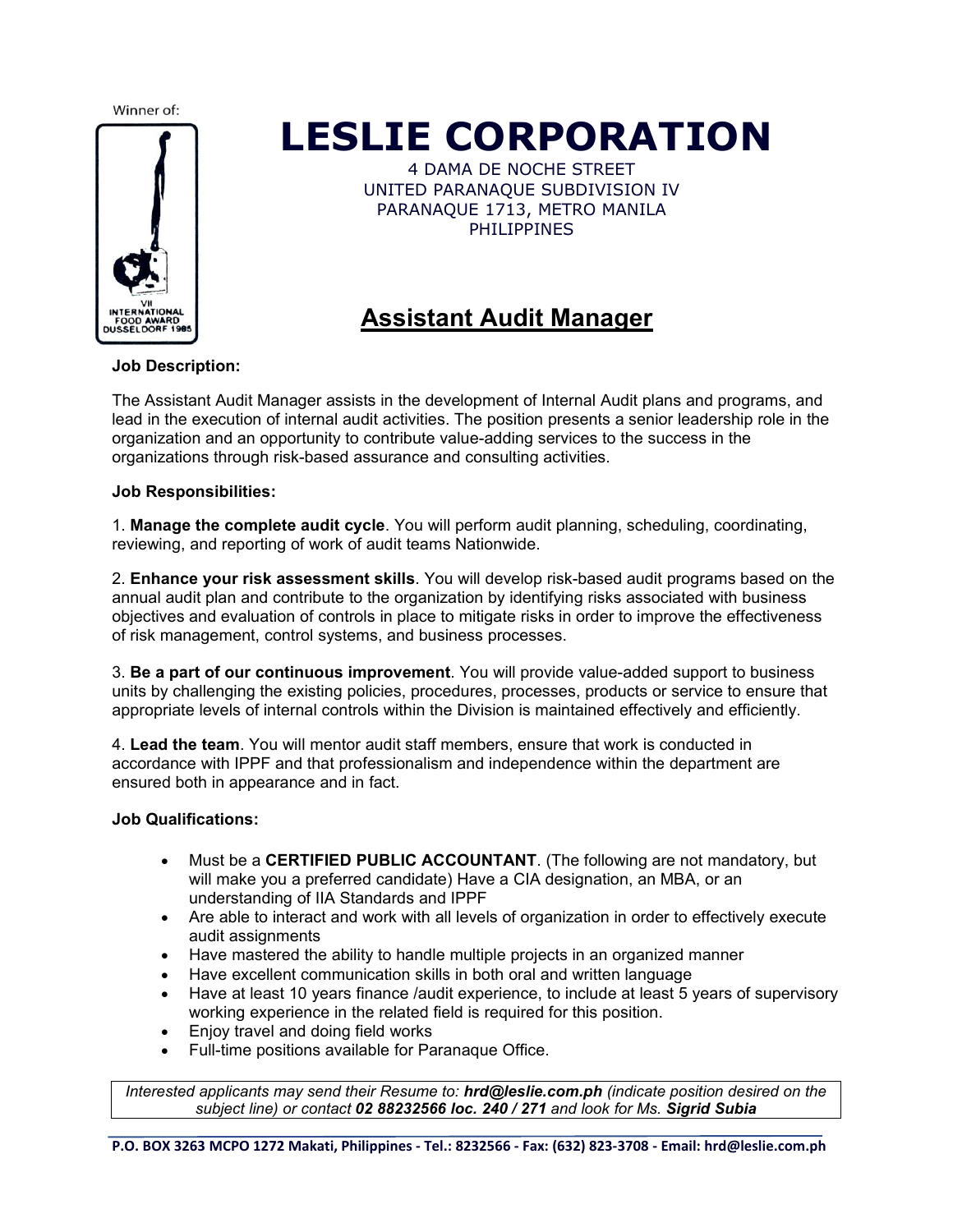$\bullet$  and  $\bullet$  and  $\bullet$  and  $\bullet$  and  $\bullet$ 



# **LESLIE CORPORATION**

4 DAMA DE NOCHE STREET UNITED PARANAQUE SUBDIVISION IV PARANAQUE 1713, METRO MANILA PHILIPPINES

## **Accounting Officer**

#### **Job Description:**

The Accounting Officer position is a leadership role, engaged in overseeing other accounting professionals while working closely with the Accounting Manager. As an Accounting Officer, you will ensure that financial reports are timely, accurate and completely delivered and statutory compliance requirements are complied.

#### **Job Responsibilities:**

- Responsible for financial accounting and reporting requirements of the organization.
- Assists the Accounting Department to record, monitor, and present the financial performance of different revenue, support and commissary units of the division.
- Supports to monitor and prepare financial projections for management use and decision making
- Coordinates with different department staffs and even to third parties for purposes of determining accuracy of sales, recorded inventories and other significant costs affecting the performance of the organization.

#### **Job Qualifications:**

- Must be a CERTIFIED PUBLIC ACCOUNTANT.
- Applicants must be willing to work in Sucat, Paranaque City.
- Willing to perform fieldwork to Laguna or Batangas.
- 5 Yrs & Up Experienced Employees specializing in Finance General/Cost Accounting or equivalent.
- Full-Time position(s) available.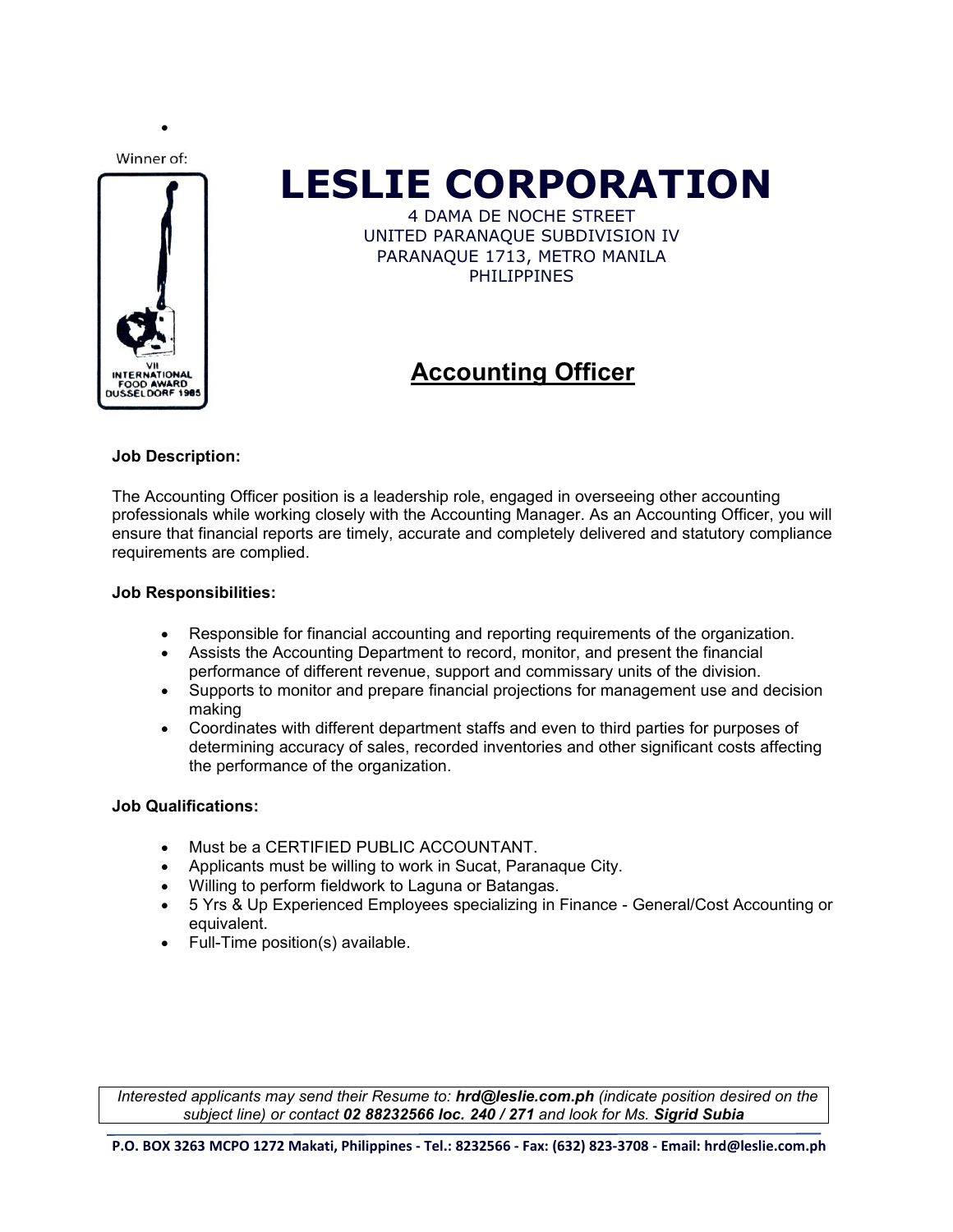

## **LESLIE CORPORATION**

4 DAMA DE NOCHE STREET UNITED PARANAQUE SUBDIVISION IV PARANAQUE 1713, METRO MANILA PHILIPPINES

## **Junior / Senior Accountant**

#### **Job Description:**

To support the accounting department in ensuring effective and efficient financial and administrative operations.

#### **Job Responsibilities:**

- Assist the Accounting Officer in performing accounting duties such as; Prepare account reconciliation for all Balance Sheet Account, Assist in preparation of BIR Compliance such as Wtax Expanded monthly and annual, Wtax Compensation monthly and annual, Vat Relief, ITR, Final Tax, & Etc.
- Assist in preparation of reportorial requirements for: Financial Statement, Tax Compliance, Government Remittances, Monthly Bank Reconciliation
- Encoding financial data
- Safekeeping and filing of accounting documents

#### **Job Qualifications:**

- Must be a graduate of BS ACCOUNTANCY.
- CPA will be an advantage.
- Must have atleast 2 year related experience.
- Strong interpersonal and analytical skills.
- Ability to effectively utilize technology, from moderate to advanced computer skills in Microsoft office and on-line resources.
- Must be willing to work in Paranaque City
- Full time positions available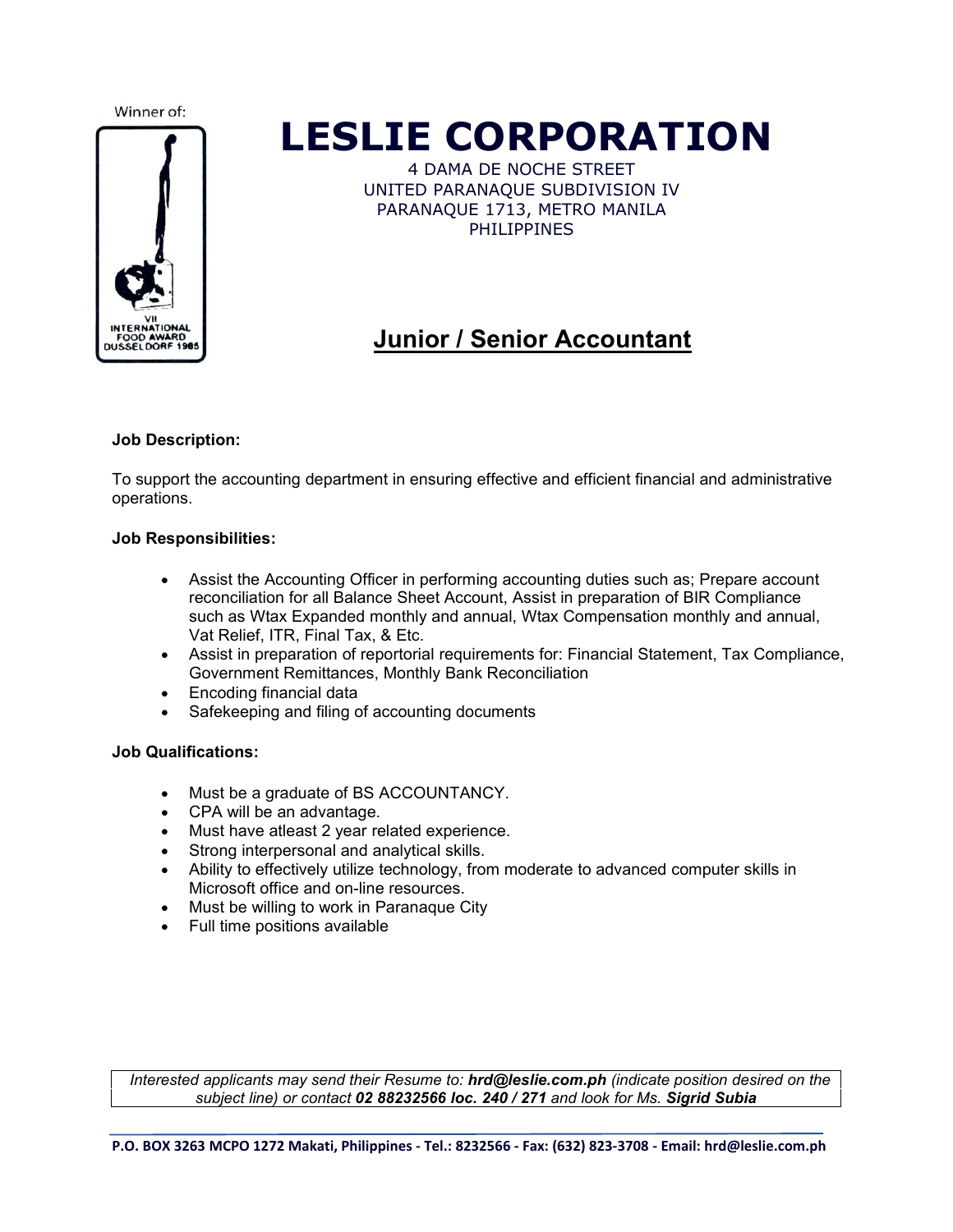

## **LESLIE CORPORATION**

4 DAMA DE NOCHE STREET UNITED PARANAQUE SUBDIVISION IV PARANAQUE 1713, METRO MANILA PHILIPPINES

### **Financial Analyst**

#### **Job Description:**

Responsible for the preparation and analysis of Franchisees' and individual store's profitability andcoordinates with Franchise Operations group to discuss Franchisees and stores current profitability.

#### **Job Responsibilities:**

#### **Prepare and analyze Franchisees Profitability**

- Prepare each store and franchisee monthly profitability report.
- Analyze the profitability report to highlight trends as to Weekly Average PO (WAPO), AverageDaily Sales (ADS), Weighted Contribution Margin (WCM), and Net profit(loss) per store and franchisees.
- Identifies bottom stores and franchisees in terms of WAPO, ADS, WCM, and Net profit per sales area and regional areas.
- Prepares a summary profitability report per sales areas and regional areas and present to Sales Operations to solicit information and identify the cause/s of the franchisee and store profitability status especially for the bottom stores.

#### **Monitor Franchisees Profitability**

- Reviews the BRR (Business Review Reports) of stores from Sales Operations to identifyeconomic trends and potential financial threats or problems.
- Prepares summary report and make recommendations based on the analysis and review ofthe BRR.

#### **Monitor Franchisor Support Programs availment of the Franchisees**

- Process applications of franchisees to Franchisor support programs to determine eligibilitybased on established policy and guidelines of the programs.
- Monitor implementation of approved applications and provide assessment report on theimpact of the support program on the stores.
- Prepare monthly report of the support programs availed and total subsidies provided to thefranchisees per store, franchisee, and sales area.